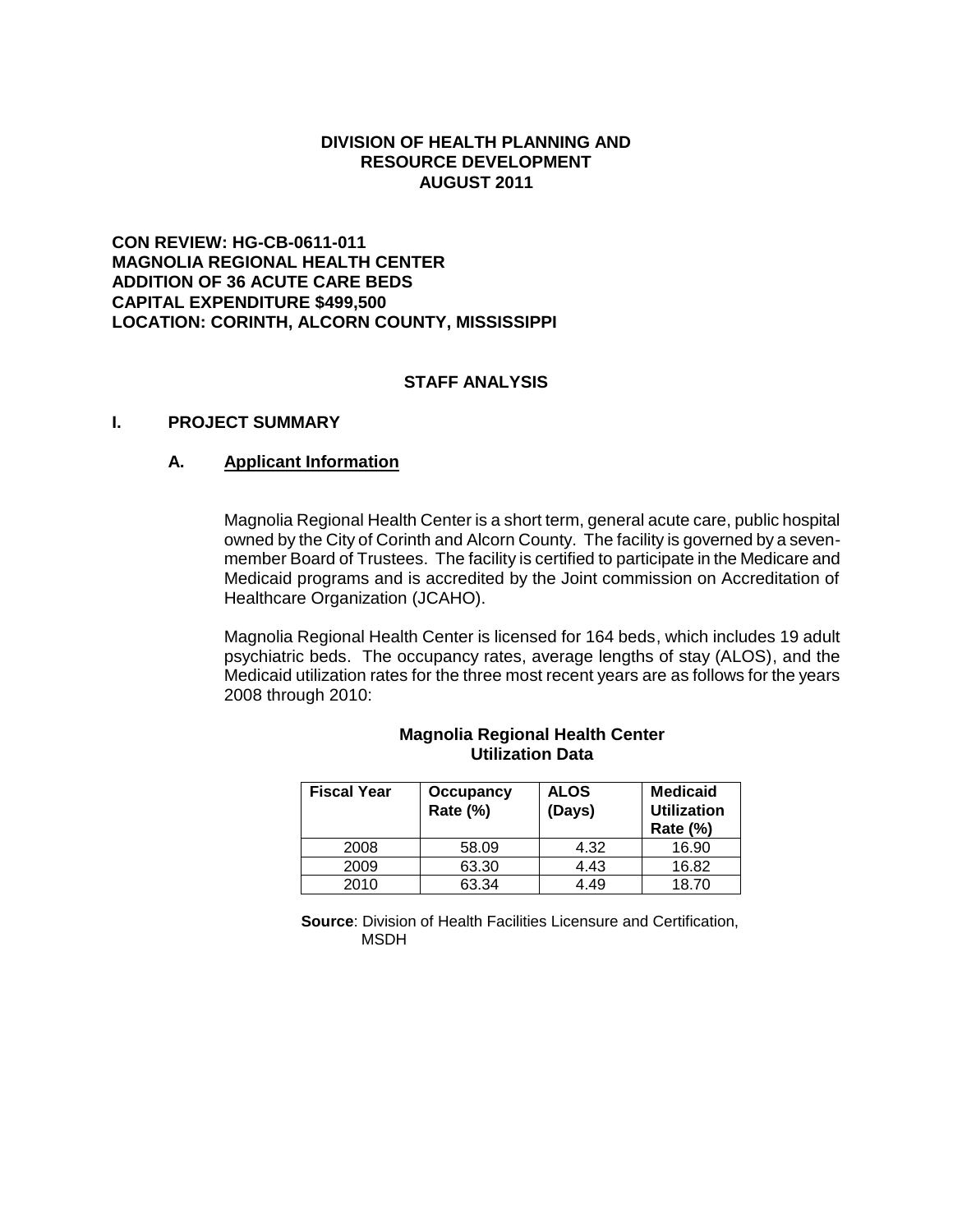# **B. Project Description**

Magnolia Regional Health Center (Magnolia) is requesting Certificate of Need (CON) authority for the addition of 36 acute care beds to the hospital. The project will increase its licensed acute care beds from 145 to 181. The applicant states that Magnolia has the ability to add these beds at a nominal cost by utilizing decommissioned patient rooms on the fourth floor of the hospital that are currently used as storage or are sitting vacant. These rooms can be brought back online by refurbishing and re-equipping them. The size and layout of these rooms comply with all applicable licensure and certification standards. The proposed project does not involve new construction or renovation. According to the applicant, the addition of 36 licensed acute care beds will ensure that Magnolia has the bed capacity to meet the current and future needs of its patient population and service area.

Magnolia asserts that a request for site approval has been submitted to the MSDH Division of Health Facilities Licensure and Certification. The application contains a copy of the letter requesting site approval for the proposed project.

According to the applicant, the anticipated date for obligation of the capital expenditure will be October 1, 2013 and the anticipated date for completion of the proposed project will be October 1, 2014.

### **II. TYPE OF REVIEW REQUIRED**

This project is reviewed in accordance with Section 41-7-191, subparagraph (1)(c), (f), and (j), Mississippi Code of 1972, Annotated, as amended, and duly adopted rules, procedures, plans, criteria and standards of the Mississippi Department of Health.

In accordance with Section 41-7-197(2) of the Mississippi Code 1972, Annotated, as amended, any affected person may request a public hearing on this project within 20 days of publication of the staff analysis. The opportunity to request a hearing expires on September 6, 2011.

# **III. CONFORMANCE WITH THE STATE HEALTH PLAN AND OTHER ADOPTED CRITERIA AND STANDARDS**

# **A. State Health Plan (SHP)**

The *FY 2011 State Health Plan* contains criteria and standards which an applicant is required to meet prior to undertaking major construction, renovation, expansion, capital improvements, replacement of health care facilities, and addition of hospital beds. This application is in substantial compliance with applicable criteria and standards.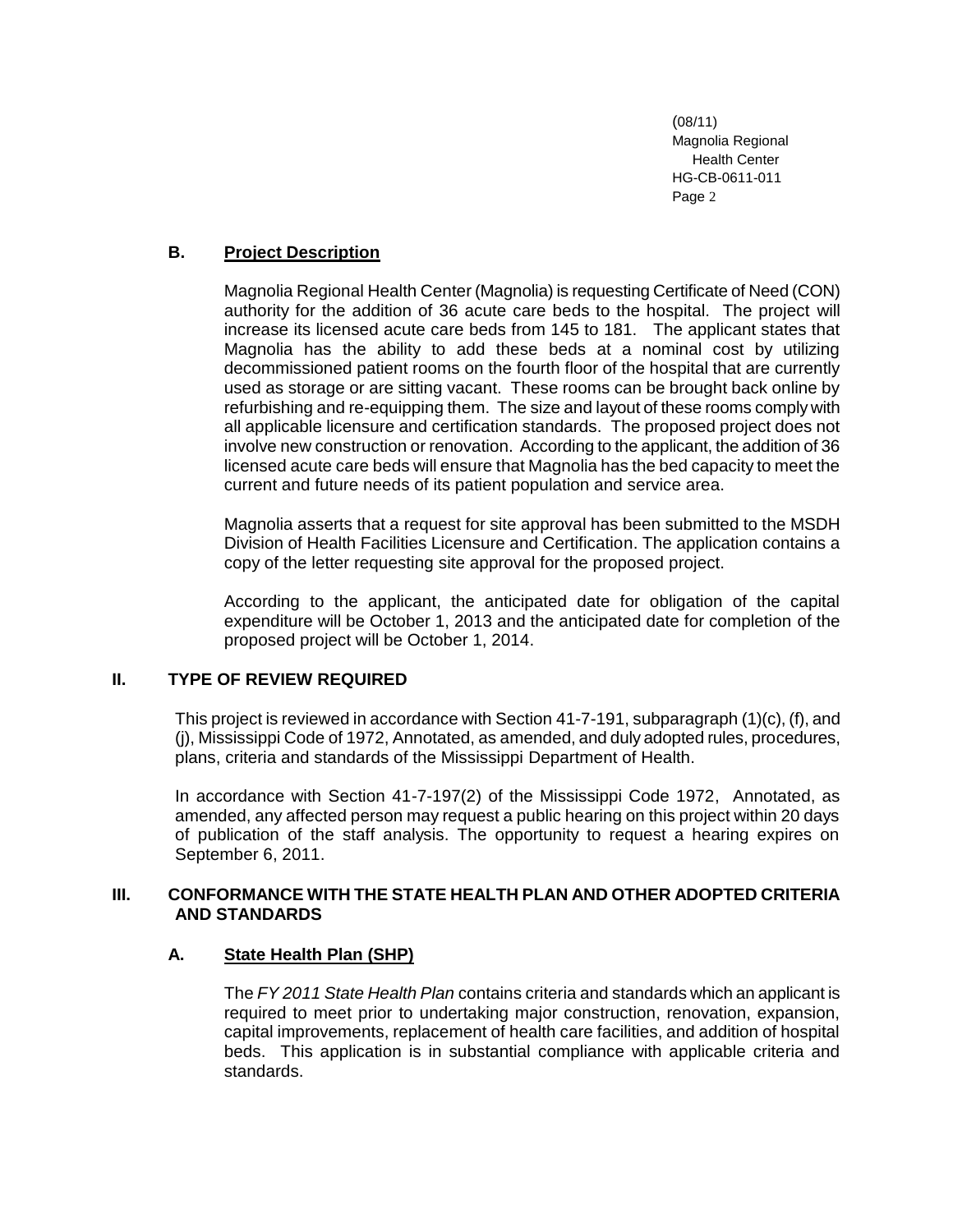## **SHP Criterion 1 – Need**

Magnolia Regional Health Center proposes to add 36 acute care beds to its facility.

Magnolia Regional Health Center is located in Corinth, Mississippi, which has a 2010 population projection of 34,983, according to the *Plan*. According to the applicant, Magnolia's current inpatient occupancy rate is reflective of the hospital's significant growth in acute care patient days in recent years. This growth can be attributed to the following factors: the hospital recruited new physicians and specialists to the community, which has resulted in an increase in various acute care services, and Magnolia's new and expanded facilities and services, which have generated increased demand for inpatient care. Magnolia asserts that it has a medical education program in 2006, which graduated the first class of medical students into the hospital's newly formed residency program in 2008. This program has enhanced Magnolia's ability to retain physicians in the community, resulting in a greater number of physicians utilizing the inpatient services of the hospital. In 2009, Magnolia added spine surgery to its existing orthopedic program, and other projects that have contributed to inpatient growth include an increase in the hospital's trauma level, the commencement of a STEMI care process, the completion of chest pain center certification, and the addition of hyperbaric wound care.

Magnolia Regional Health Center is seeking the proposed 36 additional beds in order to respond to current and projected increases in demands for inpatient services; to prepare for the aging population spike; to increase inpatient resources in response to the Affordable Care Act of 2010; and to ease the strain caused by spikes in occupied beds during high census season, as well as during regular weekly and daily spikes.

In addition to the documentation of need as required above, the *FY 2011 State Health Plan* requires the applicant to document that the facility in question has maintained an occupancy rate of at least 60 percent for the most recent two (2) years or has maintained an occupancy rate of at least 70 percent for the most recent two years when factoring in observation patient days according to the formula stated in the *Plan*. As shown on Page 1 of this staff analysis, Magnolia Regional Health Center maintained an occupancy rate of 63.30 percent for FY 2009 and 63.34 percent for FY 2010.

The applicant is in compliance with this criterion for the addition of acute care beds.

### **SHP Criterion 2 – Bed Service Transfer/Reallocation/Relocation**

This project does not involve the transfer/reallocation or relocation of beds.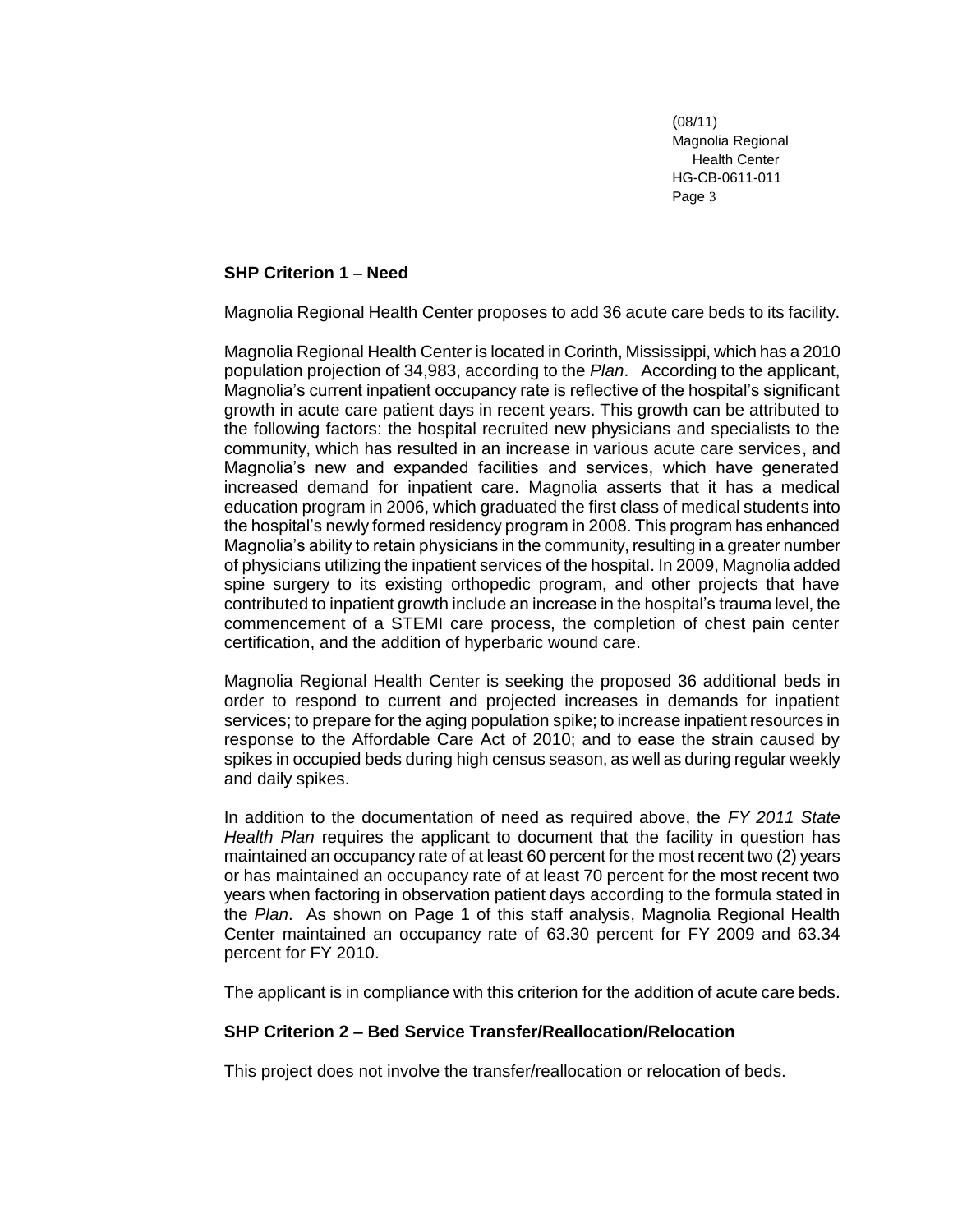## **SHP Criterion 3 – Uncompensated Care**

The applicant asserts that Magnolia provides and will continue to provide a reasonable amount of indigent/charity care, as described in the *Plan*. Magnolia projects that 3 percent of its gross revenue will be for indigent and charity care for the proposed project.

# **SHP Criterion 4 –Cost of Project**

This project does not involve new construction or renovation.

**Equipment Cost**: The applicant asserts that the equipment costs for the proposed project consist of non-fixed equipment in the amount of \$499,500. The applicant believes this cost is reasonable and consistent with industry standards, and comparable with similar projects previously approved by the Department.

# **SHP Criterion 5 – Floor Area and Space Requirements**

This project does not involve new construction or renovation. The applicant asserts that the additional beds will be implemented through the use of decommissioned patient rooms on the fourth floor of the hospital. This area consists of decommissioned patient rooms that are currently used as storage or sitting vacant. The size and layout of these rooms comply with all applicable licensure and certification standards.

### **SHP Criterion 6 – Renovation versus Replacement Facility**

Magnolia states that no renovation or replacement will take place as a result of the proposed project.

### **SHP Criterion 7 – Need for Service**

The applicant does not propose new services as a result of the proposed project.

### **B. General Review (GR) Criteria**

Chapter 8 of the *Mississippi Certificate of Need Review Manual, May 1, 2010, Revision,* addresses general criteria by which all CON applications are reviewed. This application is in substantial compliance with general review criteria.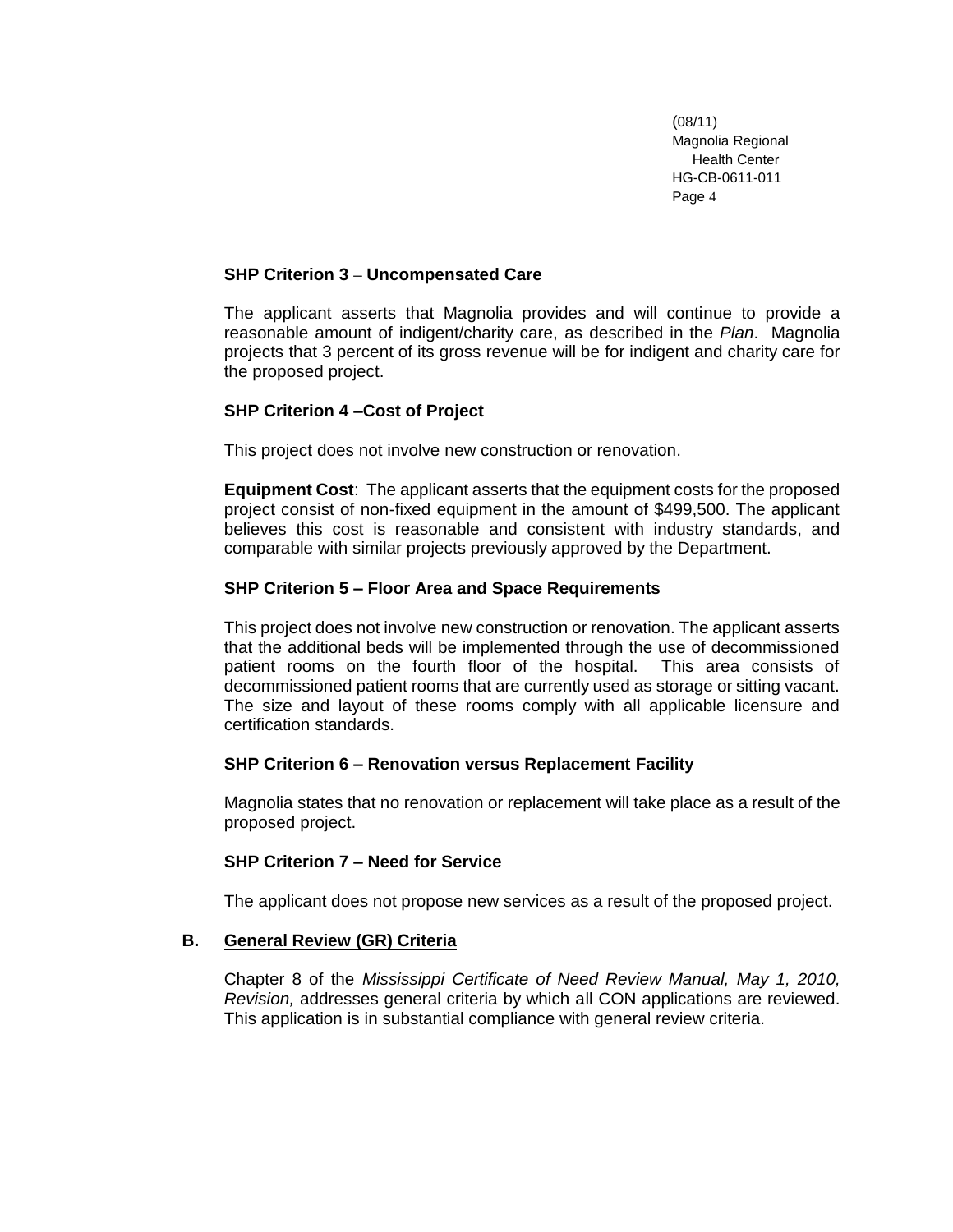## **GR Criterion 1 – Consistency with the State Health Plan**

The *State Health Plan* also requires that an applicant document that the facility has maintained an occupancy rate of at least 60 percent for the most recent two years. Magnolia's occupancy rates have been more than the required level for the addition of acute care beds.

The proposed project is consistent with the *FY 2011 State Health Plan*.

Therefore, the application submitted by Magnolia Regional Health Center for the addition of 36 acute care beds is consistent with the *State Health Plan*.

# **GR Criterion 2 - Long Range Plan**

The applicant states that Magnolia's long range goal to provide high quality facilities and services to patients seeking health care services at Magnolia is consistent with the proposed project. The addition of 36 licensed acute care beds, as proposed, will ensure that the hospital has the bed capacity to meet the current and future needs of its patient population and service area.

# **GR Criterion 3 – Availability of Alternatives**

The applicant states that this project, as proposed, is the most efficient and cost effective method to meet the needs of patients seeking acute care services at Magnolia. The applicant asserts that it is able to add these beds at a nominal cost by utilizing decommissioned patient rooms on the existing fourth floor of the hospital. Magnolia believes that this is a much more desirable alternative than implementing the beds through new construction or extensive renovation.

The applicant asserts that it has chosen to modernize existing patient rooms currently being utilized for other functions as the best approach for the addition of acute care space at the hospital. The addition of 36 acute care beds will effectively expand the hospital's ability to accommodate inpatient bed demand. The expansion of the hospital in this manner is the option determined to be the most cost-effective approach to meeting the needs of the residents of the service area.

# **GR Criterion 4 - Economic Viability**

Magnolia Regional Health Center submits that its proposed financial projections for the entire hospital indicate net incomes of \$5,444,015 for the first year, \$4,594,843 for the second year, and \$3,509,203 for the third year after completion of the project for the entire hospital.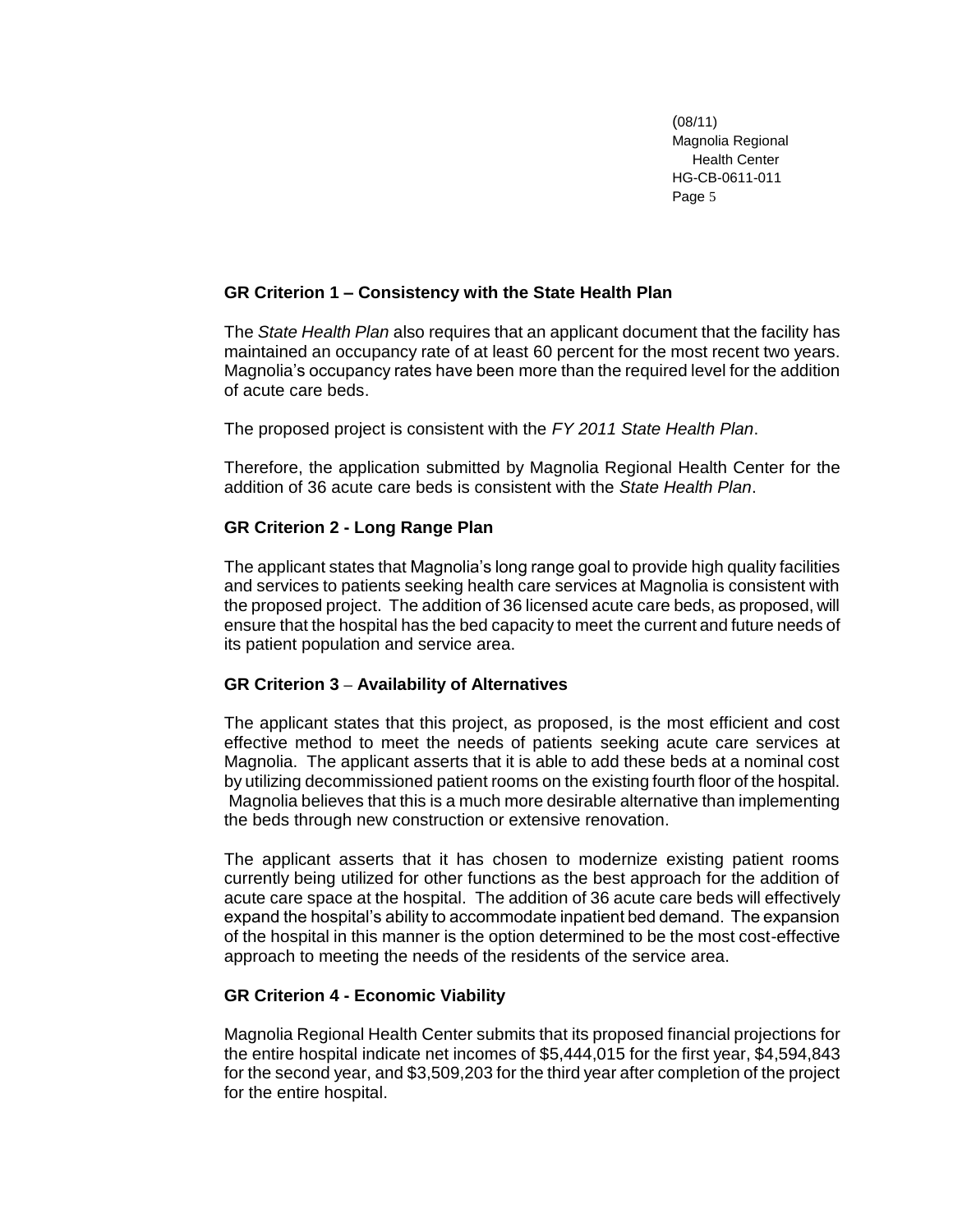According to the applicant, depreciation will be the only added expense for the next three years as a result of the proposed project.

# **GR Criterion 5 - Need for the Project**

- a. **Access by Population Served**: The applicant asserts that the services offered at Magnolia are available to all residents of the service area, including low income persons, racial and ethnic minorities, women, handicapped persons, the elderly and other underserved groups. The applicant believes that the proposed project will enhance the service delivery at the hospital by providing adequate space and facilities to meet the current and projected demands for acute care beds. These services are and will continue to be available to all residents of the service area.
- b. **Relocation of Services**: This application does not propose relocation of services.
- c. **Current and Projected Utilization of Like Facilities in the Area**: The average occupancy rate of facilities in General Hospital Service Area (GHSA) 2 for FY 2009 is 46.37 percent and the number of licensed beds is 1,059.
- d. **Probable Effect on Existing Facilities in the Area**: The project proposes to add 36 acute care beds to the hospital. Given the current occupancy rate stated above for GHSA 2, wherein the applicant is located, the addition of 36 beds in the area will not have an adverse impact on the existing facilities.
- e. **Community Reaction**: The application contains three letters of support for the project.

No letters of opposition were submitted to the Department concerning the proposed project.

Magnolia asserts that this project is designed to address projected external forces, which will have a dramatic impact on the delivery of acute care services. Both the Affordable Care Act of 2010 and the continued aging of the population are expected to result in substantial increases in the demand for health resources, including inpatient services. By implementing additional acute care bed capacity at this time, Magnolia Health Center will be wellpositioned to respond to these needs in both the short-and long-term.

### **GR Criterion 6 - Access to the Facility or Service**

a. **Medically Underserved Population**: Magnolia submits that all residents of the patient service area currently have and will continue to have access to the services of the hospital.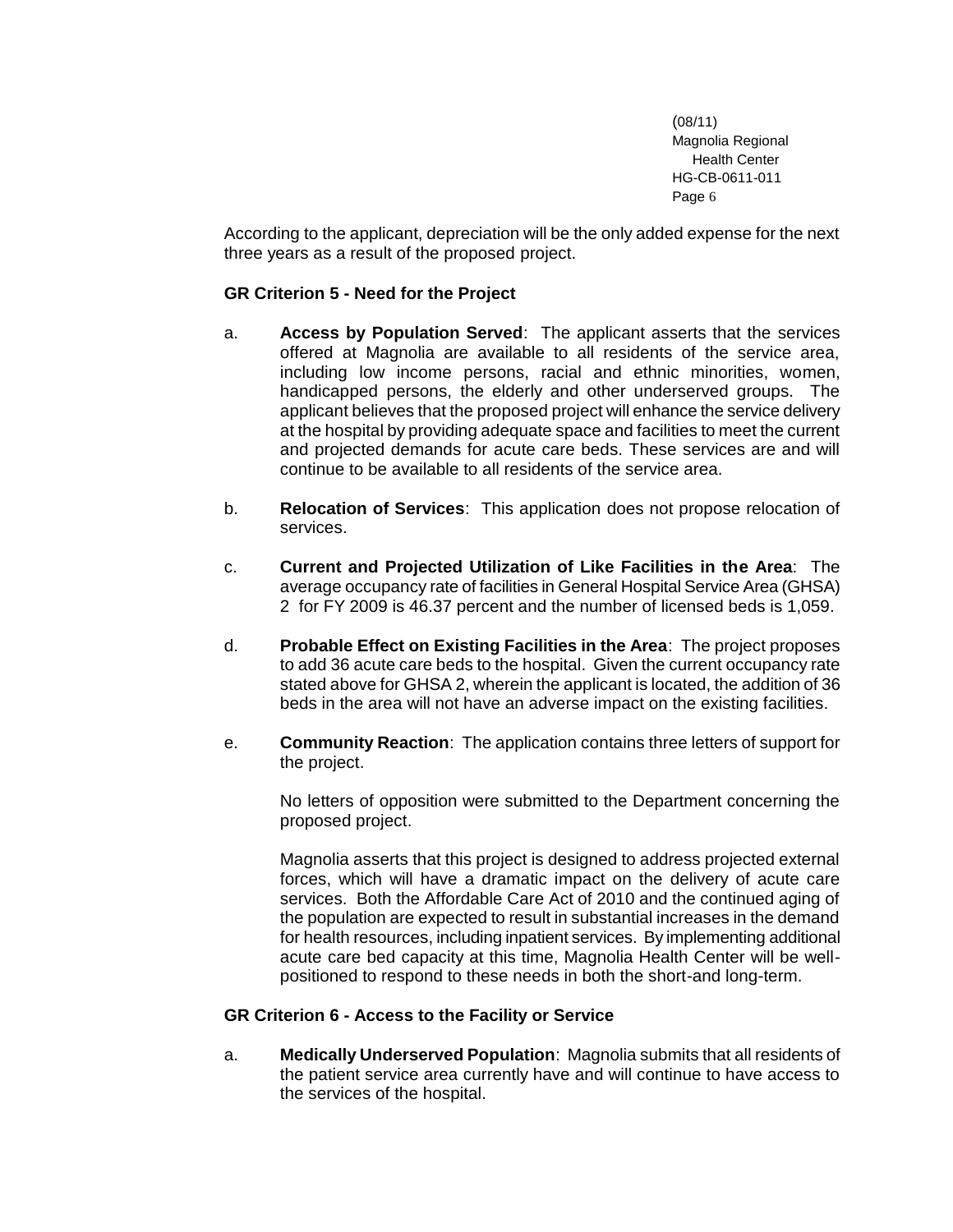The applicant provided the following dollar amount and percentage of care to medically indigent and charity care patients for the last two years.

| <b>Fiscal Year</b> | <b>Dollar Amount</b> | <b>Percent of</b><br><b>Gross</b><br>Revenue |
|--------------------|----------------------|----------------------------------------------|
| 2010               | \$11,034,000         | 2.3%                                         |
| 2009               | \$11,896,000         | 2.9%                                         |

Magnolia Regional Health Center projects 3 percent for indigent and charity care patients for the proposed project.

- **b. Performance in Meeting Federal Obligations**: The applicant submits that Magnolia has no obligations under any federal regulations requiring uncompensated care, community service, or access by minority/handicapped persons.
- **a. Unmet Needs to be Served by Applicant**: Magnolia Regional Health Center states that all residents of the service area currently have and will continue to have access to the services of the hospital.

# **GR Criterion 7 - Information Requirement**

Magnolia Regional Health Center affirmed that it will record and maintain the information required by this criterion and make it available to the Mississippi Department of Health within 15 business days of request.

### **GR Criterion 8 - Relationship to Existing Health Care System**

The applicant believes that this project once completed will enhance the health care system by providing health care resources needed by the community. The proposal will complement the existing health care facilities and services offered within the service area without adverse impact. The applicant asserts that if this project is not implemented, the result will be an adverse impact to the patients seeking acute care services of the hospital.

# **GR Criterion 9 - Availability of Resources**

Magnolia states there are no clinically related contractual services directly associated with this project, and that the hospital will recruit needed personnel, if any, from its present recruiting efforts and affiliation arrangements. The applicant asserts that Magnolia has demonstrated a satisfactory staffing history, as evidenced by its accreditation by the Joint Commission.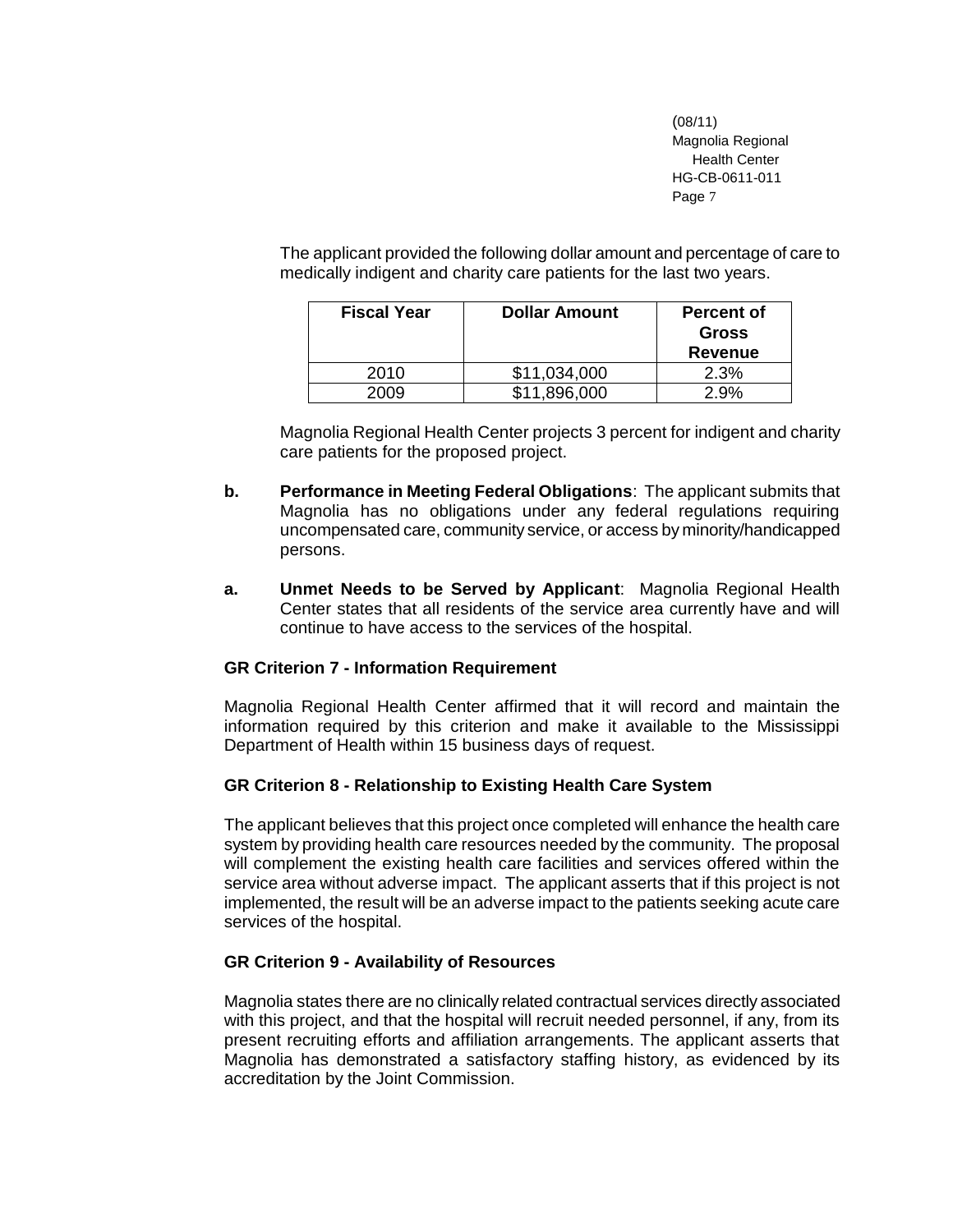# **GR Criterion 10 – Relationship to Ancillary or Support Services**

The applicant states that any additional support or ancillary services needed as a result of the proposed project are available at Magnolia Regional Health Center through existing staff and resources.

# **GR Criterion 14 - Construction Projects**

As previously mentioned, this project does not involve new construction or renovation.

# **GR Criterion 16 - Quality of Care**

Magnolia Regional Health Center is in compliance with the *Minimum Standards for the Operation of Mississippi Hospitals*, according to the Division of Health Facilities Licensure and Certification, MSDH. The facility is accredited by the Joint Commission on Accreditation of Health Care Organizations.

# **IV. FINANCIAL FEASIBILITY**

### **A. Capital Expenditure Summary**

The proposed cost of the non-fixed equipment is \$499,500 for the proposed project.

# **B. Method of Financing**

The applicant proposes to finance the proposed capital expenditure from cash reserves. The application contains Magnolia's financial statements for the past three years, which document the applicant's ability to undertake the proposed project.

# **C. Effect on Operating Cost**

Magnolia Regional Health Center's three-year projected operating statement (entire facility with project) is presented at Attachment 1.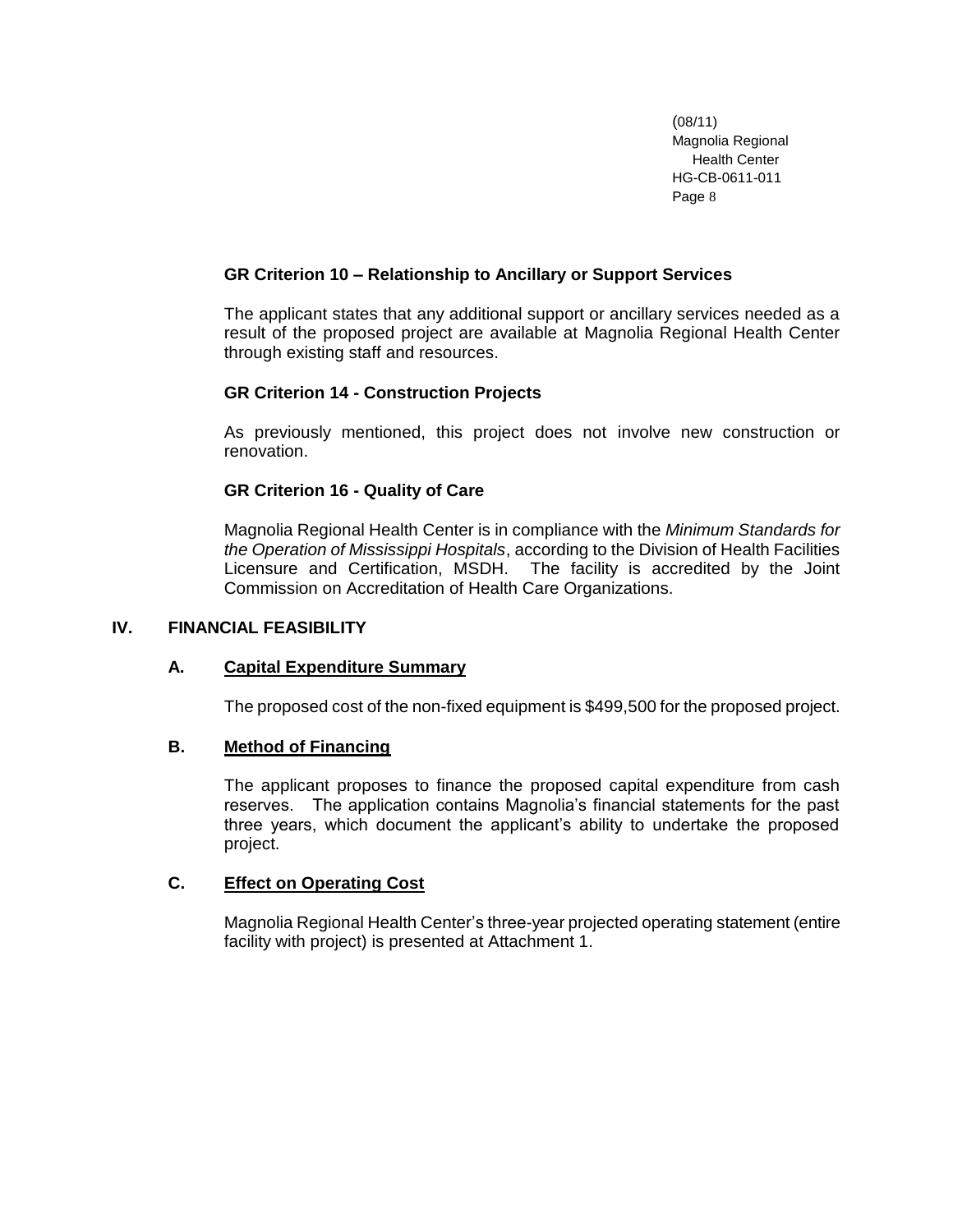## **D. Cost to Medicaid/Medicare**

Based on the applicant's projections, the cost to third party payors the first year of operation is as follows:

| <b>Patient</b><br>Mix<br>bv<br><b>Type Payer</b> | <b>Utilization</b><br>Percentage | <b>First Year Expenses</b> |
|--------------------------------------------------|----------------------------------|----------------------------|
| Medicaid                                         | 13                               | \$68,245,411               |
| Medicare                                         | 56                               | 293,980,232                |
| Other                                            | 31                               | 162,739,057                |
| Total                                            | <u> 100</u>                      | \$524.964.700              |

Magnolia Regional Health Center projects 3 percent for indigent and charity care patients for the proposed project.

# **V. RECOMMENDATIONS OF OTHER AFFECTED AGENCIES**

The Division of Medicaid estimates that the increased annual cost to Medicaid for the proposed project will be \$4,002 in inpatient hospital services, and that outpatient services will be paid as outlined in the Medicaid State Plan. The Division of Medicaid opposes this project.

## **VI. CONCLUSION AND RECOMMENDATION**

This project is in substantial compliance with the criteria and standards for construction, renovation, expansion, capital improvements, replacement, and the addition of hospital beds as contained in the *FY 2011 State Health Plan*; the *Mississippi Certificate of Need Review Manual, Revised 2010*; and duly adopted rules, procedures and plans of the Mississippi State Department of Health.

The Division of Health Planning and Resource Development recommends approval of this application submitted by Magnolia Regional Health Center for addition of 36 Acute Care Beds.